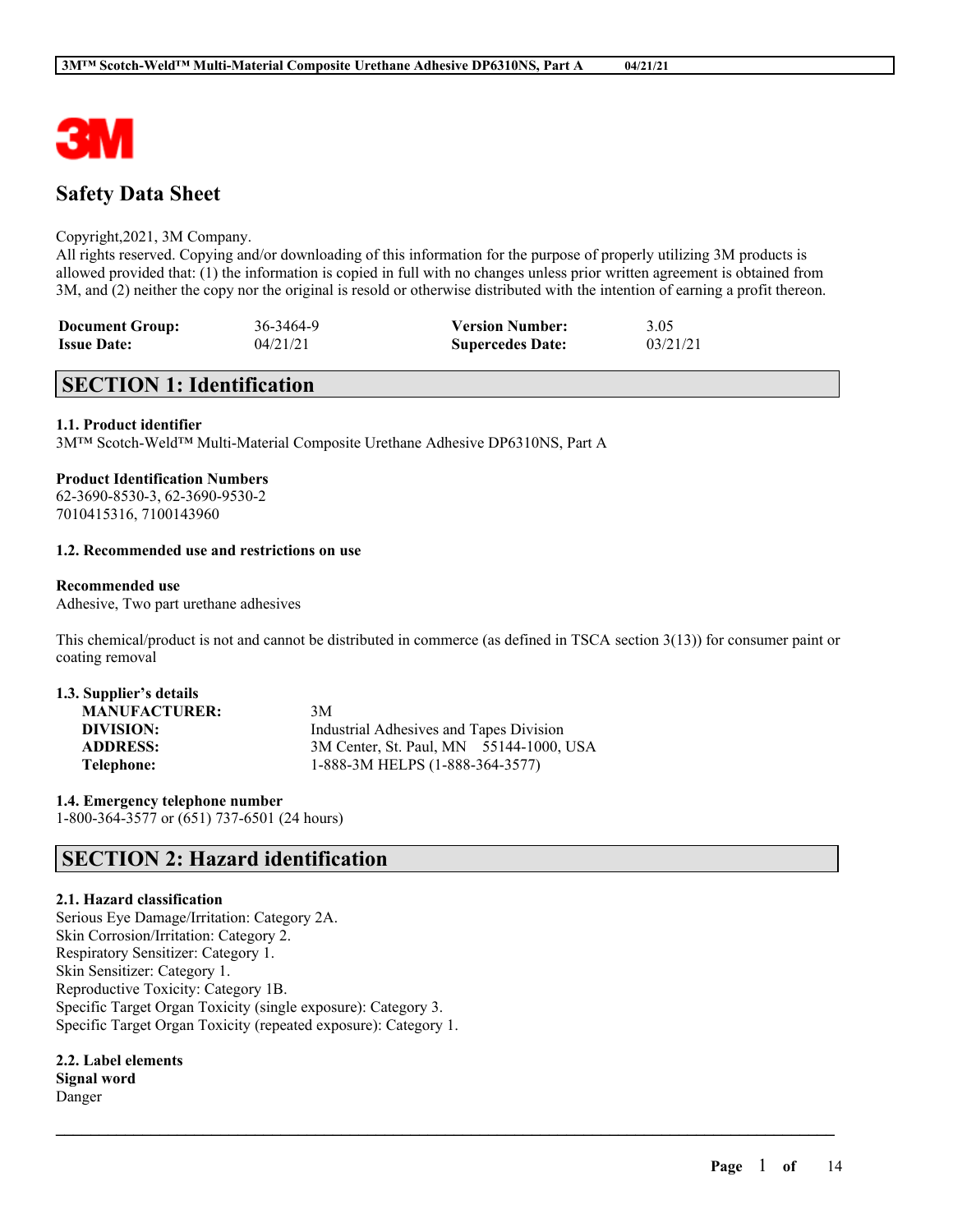**Symbols**

Exclamation mark | Health Hazard |

#### **Pictograms**



**Hazard Statements** Causes serious eye irritation. Causes skin irritation. May cause allergy or asthma symptoms or breathing difficulties if inhaled. May cause an allergic skin reaction. May cause respiratory irritation. May damage fertility or the unborn child.

Causes damage to organs through prolonged or repeated exposure: respiratory system |

## **Precautionary Statements**

## **Prevention:**

Obtain special instructions before use. Do not handle until all safety precautions have been read and understood. Do not breathe dust/fume/gas/mist/vapors/spray. Use only outdoors or in a well-ventilated area. In case of inadequate ventilation wear respiratory protection. Wear protective gloves and eye/face protection. Do not eat, drink or smoke when using this product. Wash thoroughly after handling. Contaminated work clothing must not be allowed out of the workplace.

## **Response:**

IF INHALED: Remove person to fresh air and keep comfortable for breathing. If experiencing respiratory symptoms: Call a POISON CENTER or doctor/physician. IF IN EYES: Rinse cautiously with water for several minutes. Remove contact lenses, if present and easy to do. Continue rinsing. If eye irritation persists: Get medical advice/attention. IF ON SKIN: Wash with plenty of soap and water. If skin irritation or rash occurs: Get medical advice/attention. Take off contaminated clothing and wash it before reuse. IF exposed or concerned: Get medical advice/attention.

#### **Storage:**

Keep container tightly closed. Store locked up in a well-ventilated place.

## **Disposal:**

Dispose of contents/container in accordance with applicable local/regional/national/international regulations.

## **Supplemental Information:**

Persons previously sensitized to isocyanates may develop a cross-sensitization reaction to other isocyanates.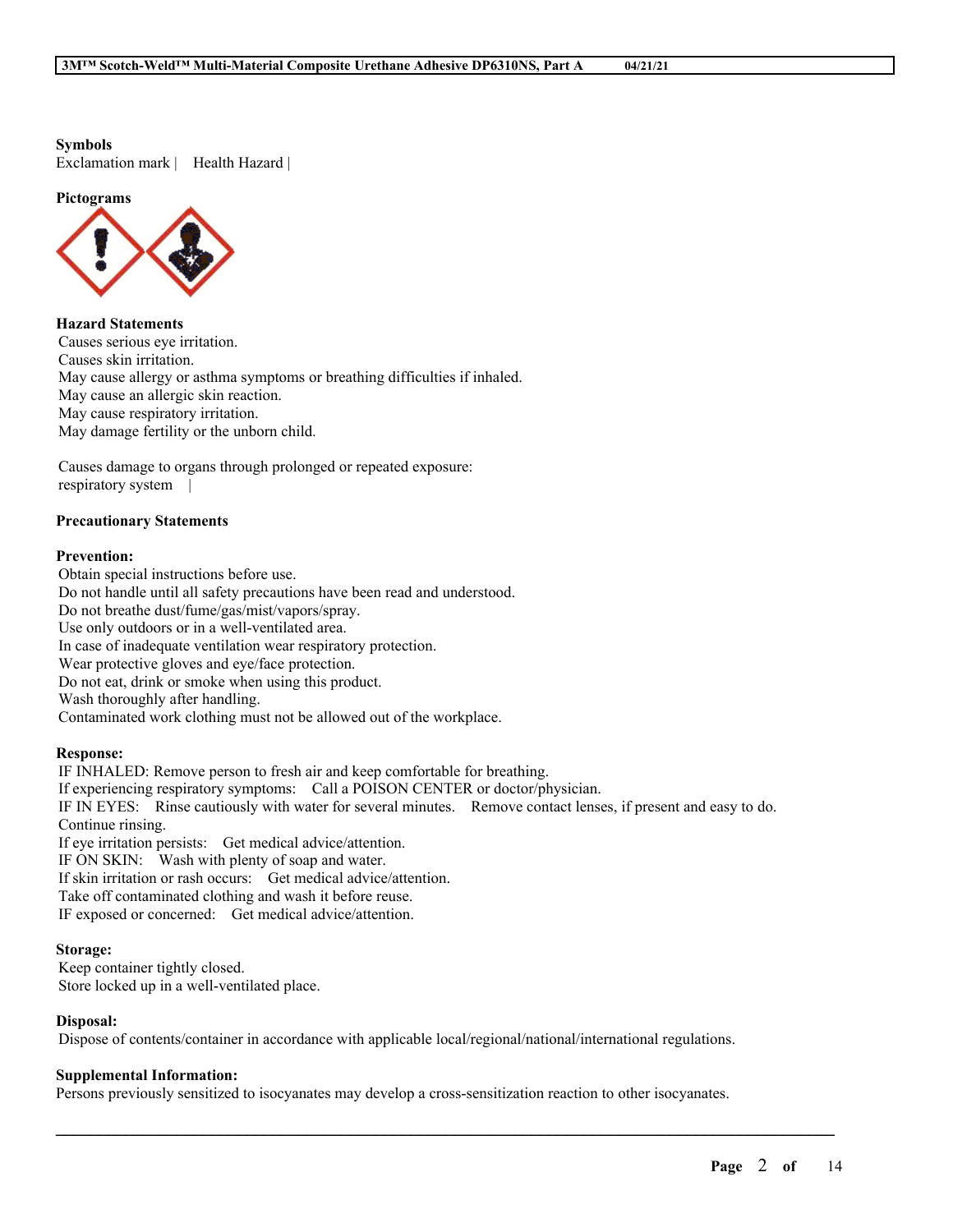## **SECTION 3: Composition/information on ingredients**

| Ingredient                                        | C.A.S. No.     | $\%$ by Wt                  |
|---------------------------------------------------|----------------|-----------------------------|
| p,p'-Methylenebis(phenyl isocyanate)              | $101 - 68 - 8$ | 50 Trade Secret *<br>$30 -$ |
| Urethane Prepolymer (NJTS Reg. No. 04499600-7413) | Trade Secret*  | 40 Trade Secret *<br>$20 -$ |
| Fillers (NJTS Reg. No. 04499600-7414)             | Trade Secret*  | 30 Trade Secret *<br>$10 -$ |
| 4,4'-Diisocyanatodiphenylmethane polymer          | 25686-28-6     | - 20 Trade Secret *         |
| Talc                                              | 14807-96-6     | 10 Trade Secret *<br>$\sim$ |
| <b>Treated Silica</b>                             | 68611-44-9     | 1 - 3 Trade Secret *        |
| Toluene                                           | 108-88-3       | <1 Trade Secret *           |
| Methylene Chloride                                | $75-09-2$      | $< 0.01$ Trade Secret $*$   |

NJTS or NJTSRN: New Jersey Trade Secret Registry Number.

\*The specific chemical identity and/or exact percentage (concentration) of this composition has been withheld as a trade secret.

## **SECTION 4: First aid measures**

## **4.1. Description of first aid measures**

#### **Inhalation:**

Remove person to fresh air. If you feel unwell, get medical attention.

#### **Skin Contact:**

Immediately wash with soap and water. Remove contaminated clothing and wash before reuse. If signs/symptoms develop, get medical attention.

#### **Eye Contact:**

Immediately flush with large amounts of water. Remove contact lenses if easy to do. Continue rinsing. Get medical attention.

## **If Swallowed:**

Rinse mouth. If you feel unwell, get medical attention.

## **4.2. Most important symptoms and effects, both acute and delayed**

Irritating to the respiratory tract (coughing, sneezing, nasal discharge, headache, hoarseness, and nose and throat pain). Allergic respiratory reaction (difficulty breathing, wheezing, cough, and tightness of chest). Allergic skin reaction (redness, swelling, blistering, and itching). Target organ effects following prolonged or repeated exposure. See Section 11 for additional details.

## **4.3. Indication of any immediate medical attention and special treatment required**

Not applicable

## **SECTION 5: Fire-fighting measures**

## **5.1. Suitable extinguishing media**

DO NOT USE WATER In case of fire: Use a fire fighting agent suitable for water-reactives such as dry chemical to extinguish.

 $\mathcal{L}_\mathcal{L} = \mathcal{L}_\mathcal{L} = \mathcal{L}_\mathcal{L} = \mathcal{L}_\mathcal{L} = \mathcal{L}_\mathcal{L} = \mathcal{L}_\mathcal{L} = \mathcal{L}_\mathcal{L} = \mathcal{L}_\mathcal{L} = \mathcal{L}_\mathcal{L} = \mathcal{L}_\mathcal{L} = \mathcal{L}_\mathcal{L} = \mathcal{L}_\mathcal{L} = \mathcal{L}_\mathcal{L} = \mathcal{L}_\mathcal{L} = \mathcal{L}_\mathcal{L} = \mathcal{L}_\mathcal{L} = \mathcal{L}_\mathcal{L}$ 

## **5.2. Special hazards arising from the substance or mixture**

None inherent in this product.

## **Hazardous Decomposition or By-Products**

**Substance Condition** Carbon monoxide During Combustion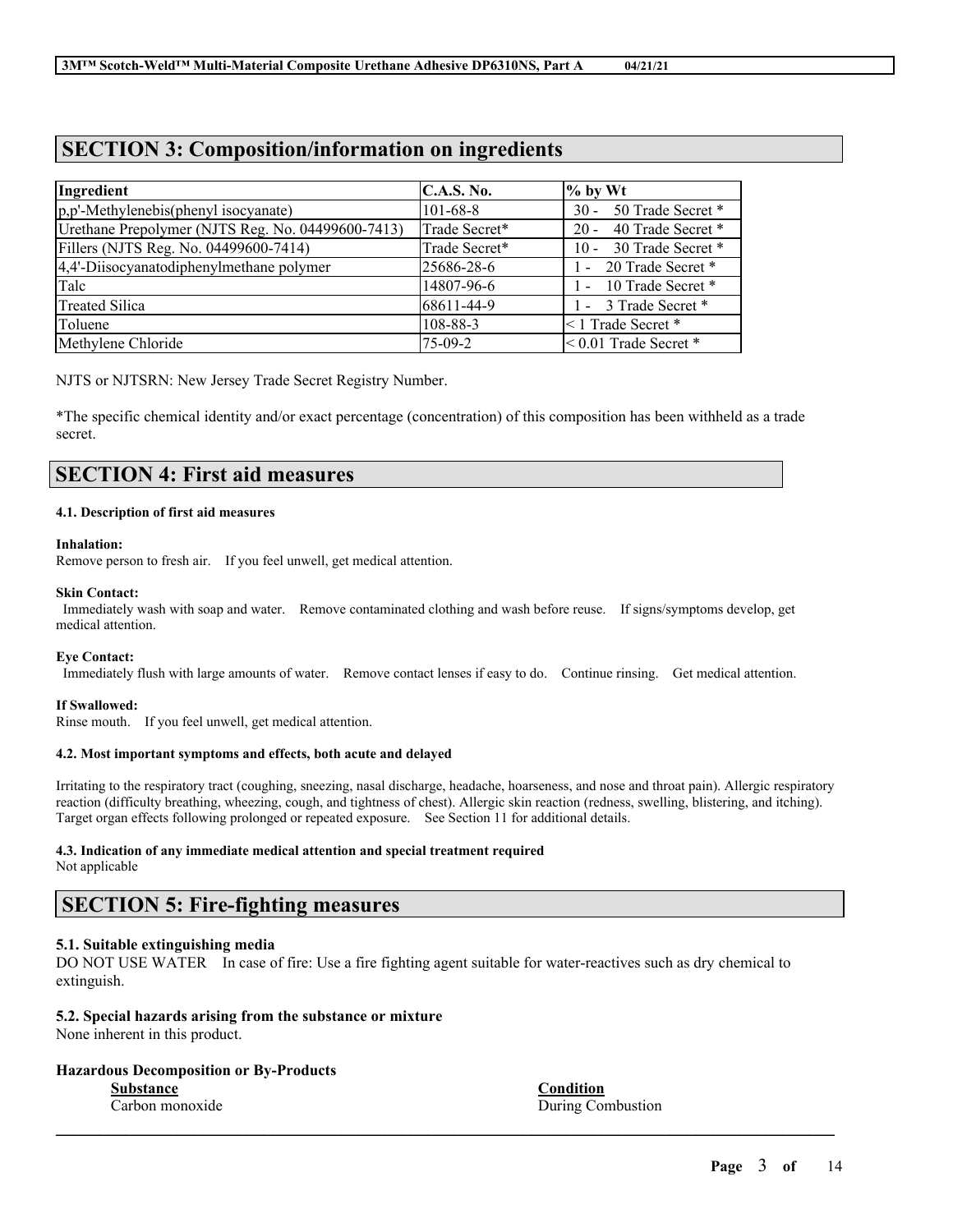| Carbon dioxide                |
|-------------------------------|
| Hydrogen Chloride             |
| Hydrogen Cyanide              |
| Oxides of Nitrogen            |
| Toxic Vapor, Gas, Particulate |

## **5.3. Special protective actions for fire-fighters**

No special protective actions for fire-fighters are anticipated.

## **SECTION 6: Accidental release measures**

## **6.1. Personal precautions, protective equipment and emergency procedures**

Evacuate area. Ventilate the area with fresh air. For large spill, or spills in confined spaces, provide mechanical ventilation to disperse or exhaust vapors, in accordance with good industrial hygiene practice. Refer to other sections of this SDS for information regarding physical and health hazards, respiratory protection, ventilation, and personal protective equipment.

## **6.2. Environmental precautions**

Avoid release to the environment. For larger spills, cover drains and build dikes to prevent entry into sewer systems or bodies of water.

## **6.3. Methods and material for containment and cleaning up**

Contain spill. Pour isocyanate decontaminant solution (90% water, 8% concentrated ammonia, 2% detergent) on spill and allow to react for 10 minutes. Or pour water on spill and allow to react for more than 30 minutes. Cover with absorbent material. Working from around the edges of the spill inward, cover with bentonite, vermiculite, or commercially available inorganic absorbent material. Mix in sufficient absorbent until it appears dry. Remember, adding an absorbent material does not remove a physical, health, or environmental hazard. Collect as much of the spilled material as possible. Place in a container approved for transportation by appropriate authorities, but do not seal the container for 48 hours to avoid pressure build-up. Clean up residue with an appropriate solvent selected by a qualified and authorized person. Ventilate the area with fresh air. Read and follow safety precautions on the solvent label and SDS. Dispose of collected material as soon as possible in accordance with applicable local/regional/national/international regulations.

## **SECTION 7: Handling and storage**

## **7.1. Precautions for safe handling**

For industrial/occupational use only. Not for consumer sale or use. Do not handle until all safety precautions have been read and understood. Do not breathe dust/fume/gas/mist/vapors/spray. Do not get in eyes, on skin, or on clothing. Do not eat, drink or smoke when using this product. Wash thoroughly after handling. Contaminated work clothing should not be allowed out of the workplace. Avoid release to the environment. Wash contaminated clothing before reuse. Use personal protective equipment (gloves, respirators, etc.) as required.

## **7.2. Conditions for safe storage including any incompatibilities**

Store in a well-ventilated place. Keep container tightly closed to prevent contamination with water or air. If contamination is suspected, do not reseal container. Store away from heat. Store away from acids. Store away from strong bases.

# **SECTION 8: Exposure controls/personal protection**

## **8.1. Control parameters**

## **Occupational exposure limits**

If a component is disclosed in section 3 but does not appear in the table below, an occupational exposure limit is not available for the component.

| Ingredient                                   | C.A.S. No. Agency |       | Limit tvpe                     | <b>Additional Comments</b> |
|----------------------------------------------|-------------------|-------|--------------------------------|----------------------------|
| $ p, p'$ -Methylenebis(phenyl<br>(socyanate) | $101 - 68 - 8$    | ACGIH | $\text{TWA}:0.005 \text{ ppm}$ |                            |

 $\mathcal{L}_\mathcal{L} = \mathcal{L}_\mathcal{L} = \mathcal{L}_\mathcal{L} = \mathcal{L}_\mathcal{L} = \mathcal{L}_\mathcal{L} = \mathcal{L}_\mathcal{L} = \mathcal{L}_\mathcal{L} = \mathcal{L}_\mathcal{L} = \mathcal{L}_\mathcal{L} = \mathcal{L}_\mathcal{L} = \mathcal{L}_\mathcal{L} = \mathcal{L}_\mathcal{L} = \mathcal{L}_\mathcal{L} = \mathcal{L}_\mathcal{L} = \mathcal{L}_\mathcal{L} = \mathcal{L}_\mathcal{L} = \mathcal{L}_\mathcal{L}$ 

During Combustion During Combustion During Combustion During Combustion During Combustion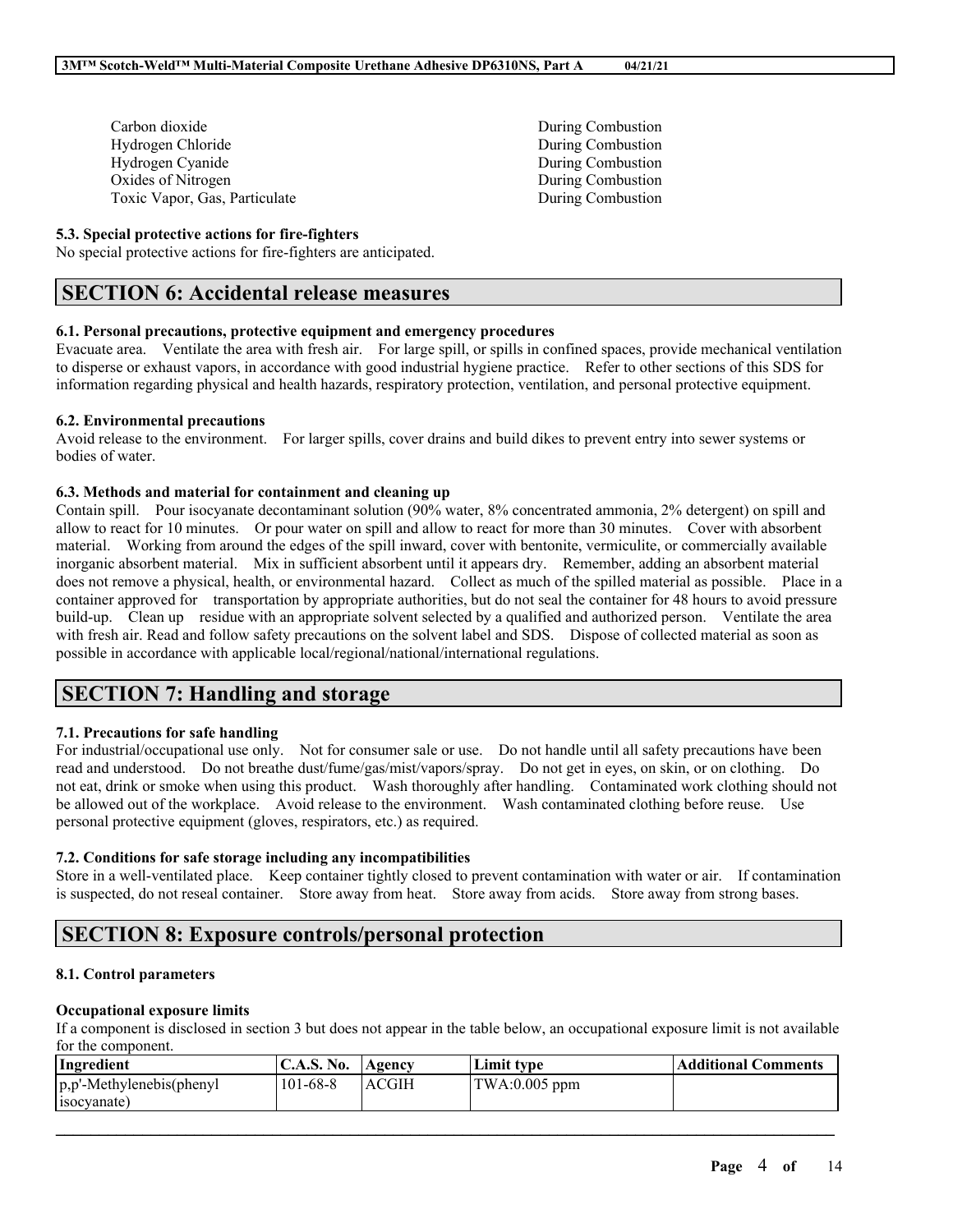| p,p'-Methylenebis(phenyl<br>isocyanate)  | $101 - 68 - 8$           | <b>OSHA</b>                | CEIL:0.2 mg/m3(0.02 ppm)                                                                                                                             |                                                |
|------------------------------------------|--------------------------|----------------------------|------------------------------------------------------------------------------------------------------------------------------------------------------|------------------------------------------------|
| Toluene                                  | 108-88-3                 | <b>ACGIH</b>               | $TWA:20$ ppm                                                                                                                                         | A4: Not class, as human<br>carcin, Ototoxicant |
| Toluene                                  | 108-88-3                 | <b>OSHA</b>                | $TWA:200$ ppm; $CEIL:300$ ppm                                                                                                                        |                                                |
| Talc                                     | 14807-96-6               | ACGIH                      | TWA(respirable fraction):2<br>mg/m3                                                                                                                  | A4: Not class. as human<br>carcin              |
| Talc<br>SILICA, AMORPHOUS                | 14807-96-6<br>68611-44-9 | <b>OSHA</b><br><b>OSHA</b> | TWA<br>concentration(respirable):0.1<br>$mg/m3(2.4$ millions of<br>particles/cu. ft.); TWA:20<br>millions of particles/cu. ft.<br>TWA:20 millions of |                                                |
|                                          |                          |                            | particles/cu. ft.; TWA<br>concentration:0.8 mg/m3                                                                                                    |                                                |
| Methylene Chloride                       | $75-09-2$                | <b>ACGIH</b>               | $TWA:50$ ppm                                                                                                                                         | A3: Confirmed animal<br>carcin.                |
| Methylene Chloride                       | $75-09-2$                | <b>OSHA</b>                | TWA:25 ppm;STEL:125 ppm                                                                                                                              | 29 CFR 1910.1052,<br><b>SKIN</b>               |
| Fillers (NJTS Reg. No.<br>04499600-7414) | Trade<br>Secret          | <b>ACGIH</b>               | TWA(respirable fraction):1<br>mg/m3                                                                                                                  | A4: Not class, as human<br>carcin              |

ACGIH : American Conference of Governmental Industrial Hygienists

AIHA : American Industrial Hygiene Association

CMRG : Chemical Manufacturer's Recommended Guidelines

OSHA : United States Department of Labor - Occupational Safety and Health Administration

TWA: Time-Weighted-Average

STEL: Short Term Exposure Limit

CEIL: Ceiling

## **8.2. Exposure controls**

## **8.2.1. Engineering controls**

Use general dilution ventilation and/or local exhaust ventilation to control airborne exposures to below relevant Exposure Limits and/or control dust/fume/gas/mist/vapors/spray. If ventilation is not adequate, use respiratory protection equipment.

## **8.2.2. Personal protective equipment (PPE)**

## **Eye/face protection**

Select and use eye/face protection to prevent contact based on the results of an exposure assessment. The following eye/face protection(s) are recommended: Indirect Vented Goggles

## **Skin/hand protection**

Select and use gloves and/or protective clothing approved to relevant local standards to prevent skin contact based on the results of an exposure assessment. Selection should be based on use factors such as exposure levels, concentration of the substance or mixture, frequency and duration, physical challenges such as temperature extremes, and other use conditions. Consult with your glove and/or protective clothing manufacturer for selection of appropriate compatible gloves/protective clothing. Note: Nitrile gloves may be worn over polymer laminate gloves to improve dexterity. Gloves made from the following material(s) are recommended: Polymer laminate

If this product is used in a manner that presents a higher potential for exposure (eg. spraying, high splash potential etc.), then use of protective coveralls may be necessary. Select and use body protection to prevent contact based on the results of an exposure assessment. The following protective clothing material(s) are recommended: Apron - polymer laminate

 $\mathcal{L}_\mathcal{L} = \mathcal{L}_\mathcal{L} = \mathcal{L}_\mathcal{L} = \mathcal{L}_\mathcal{L} = \mathcal{L}_\mathcal{L} = \mathcal{L}_\mathcal{L} = \mathcal{L}_\mathcal{L} = \mathcal{L}_\mathcal{L} = \mathcal{L}_\mathcal{L} = \mathcal{L}_\mathcal{L} = \mathcal{L}_\mathcal{L} = \mathcal{L}_\mathcal{L} = \mathcal{L}_\mathcal{L} = \mathcal{L}_\mathcal{L} = \mathcal{L}_\mathcal{L} = \mathcal{L}_\mathcal{L} = \mathcal{L}_\mathcal{L}$ 

## **Respiratory protection**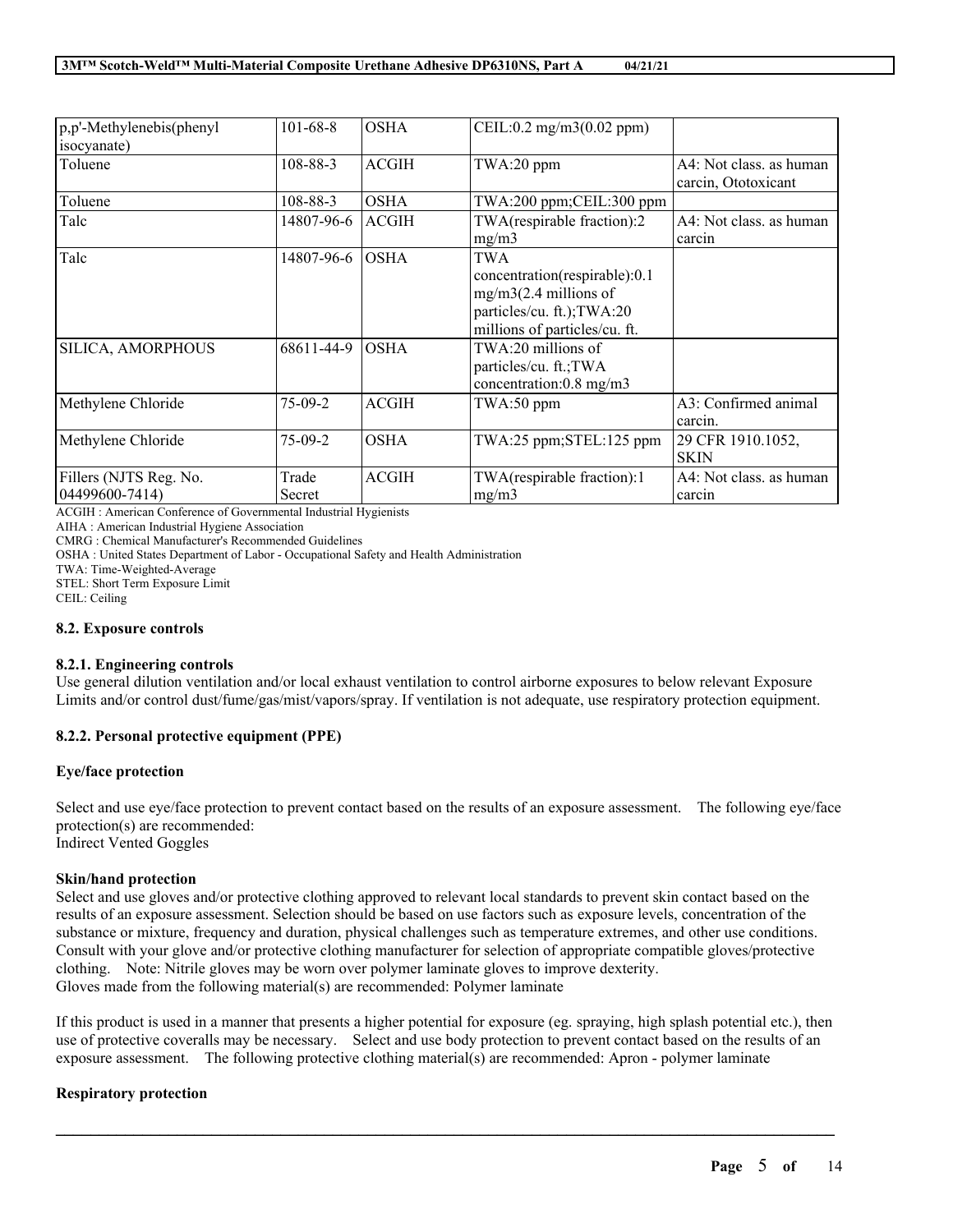An exposure assessment may be needed to decide if a respirator is required. If a respirator is needed, use respirators as part of a full respiratory protection program. Based on the results of the exposure assessment, select from the following respirator type(s) to reduce inhalation exposure:

Half facepiece or full facepiece air-purifying respirator suitable for organic vapors and particulates

For questions about suitability for a specific application, consult with your respirator manufacturer.

# **SECTION 9: Physical and chemical properties**

### **9.1. Information on basic physical and chemical properties**

| Appearance                                |                                                                             |
|-------------------------------------------|-----------------------------------------------------------------------------|
| <b>Physical state</b>                     | Liquid                                                                      |
| Color                                     | White                                                                       |
| <b>Specific Physical Form:</b>            | <b>Viscous</b>                                                              |
| Odor                                      | Slight Isocyanate                                                           |
| <b>Odor threshold</b>                     | No Data Available                                                           |
| pН                                        | Not Applicable                                                              |
| <b>Melting point</b>                      | No Data Available                                                           |
| <b>Boiling Point</b>                      | No Data Available                                                           |
| <b>Flash Point</b>                        | >=383 °F [Test Method:Tagliabue Closed Cup]                                 |
| <b>Evaporation rate</b>                   | $\leq 1$ [Details: Gels with exposure to humidity.]                         |
| <b>Flammability (solid, gas)</b>          | Not Applicable                                                              |
| <b>Flammable Limits(LEL)</b>              | Not Applicable                                                              |
| <b>Flammable Limits(UEL)</b>              | Not Applicable                                                              |
| <b>Vapor Pressure</b>                     | $\leq$ =0.010 mmHg [@ 77 °F]                                                |
| <b>Vapor Density</b>                      | $>=1$ [Ref Std:AIR=1]                                                       |
| <b>Density</b>                            | $1.288$ g/ml                                                                |
| <b>Specific Gravity</b>                   | 1.288 [Ref Std: WATER=1]                                                    |
| <b>Solubility in Water</b>                | Negligible                                                                  |
| Solubility- non-water                     | No Data Available                                                           |
| Partition coefficient: n-octanol/water    | No Data Available                                                           |
| <b>Autoignition temperature</b>           | Not Applicable                                                              |
| <b>Decomposition temperature</b>          | No Data Available                                                           |
| <b>Viscosity</b>                          | 1,000 - 2,200 centipoise                                                    |
| <b>Hazardous Air Pollutants</b>           | $\leq$ = 60 % weight [Test Method: Calculated]                              |
| Molecular weight                          | No Data Available                                                           |
| <b>VOC Less H2O &amp; Exempt Solvents</b> | 0 g/l [Test Method: calculated SCAQMD rule 443.1] [Details: as<br>supplied] |
| <b>VOC Less H2O &amp; Exempt Solvents</b> | $\leq$ 1 g/l [ <i>Test Method:</i> calculated SCAQMD rule 443.1]            |
|                                           | [Details: when used as intended with Part B]                                |
| <b>VOC Less H2O &amp; Exempt Solvents</b> | <= 0.1 % [Test Method: calculated SCAQMD rule 443.1]                        |
|                                           | [Details: when used as intended with Part B]                                |

# **SECTION 10: Stability and reactivity**

## **10.1. Reactivity**

This material may be reactive with certain agents under certain conditions - see the remaining headings in this section.

 $\mathcal{L}_\mathcal{L} = \mathcal{L}_\mathcal{L} = \mathcal{L}_\mathcal{L} = \mathcal{L}_\mathcal{L} = \mathcal{L}_\mathcal{L} = \mathcal{L}_\mathcal{L} = \mathcal{L}_\mathcal{L} = \mathcal{L}_\mathcal{L} = \mathcal{L}_\mathcal{L} = \mathcal{L}_\mathcal{L} = \mathcal{L}_\mathcal{L} = \mathcal{L}_\mathcal{L} = \mathcal{L}_\mathcal{L} = \mathcal{L}_\mathcal{L} = \mathcal{L}_\mathcal{L} = \mathcal{L}_\mathcal{L} = \mathcal{L}_\mathcal{L}$ 

## **10.2. Chemical stability**

Stable.

## **10.3. Possibility of hazardous reactions**

Hazardous polymerization will not occur.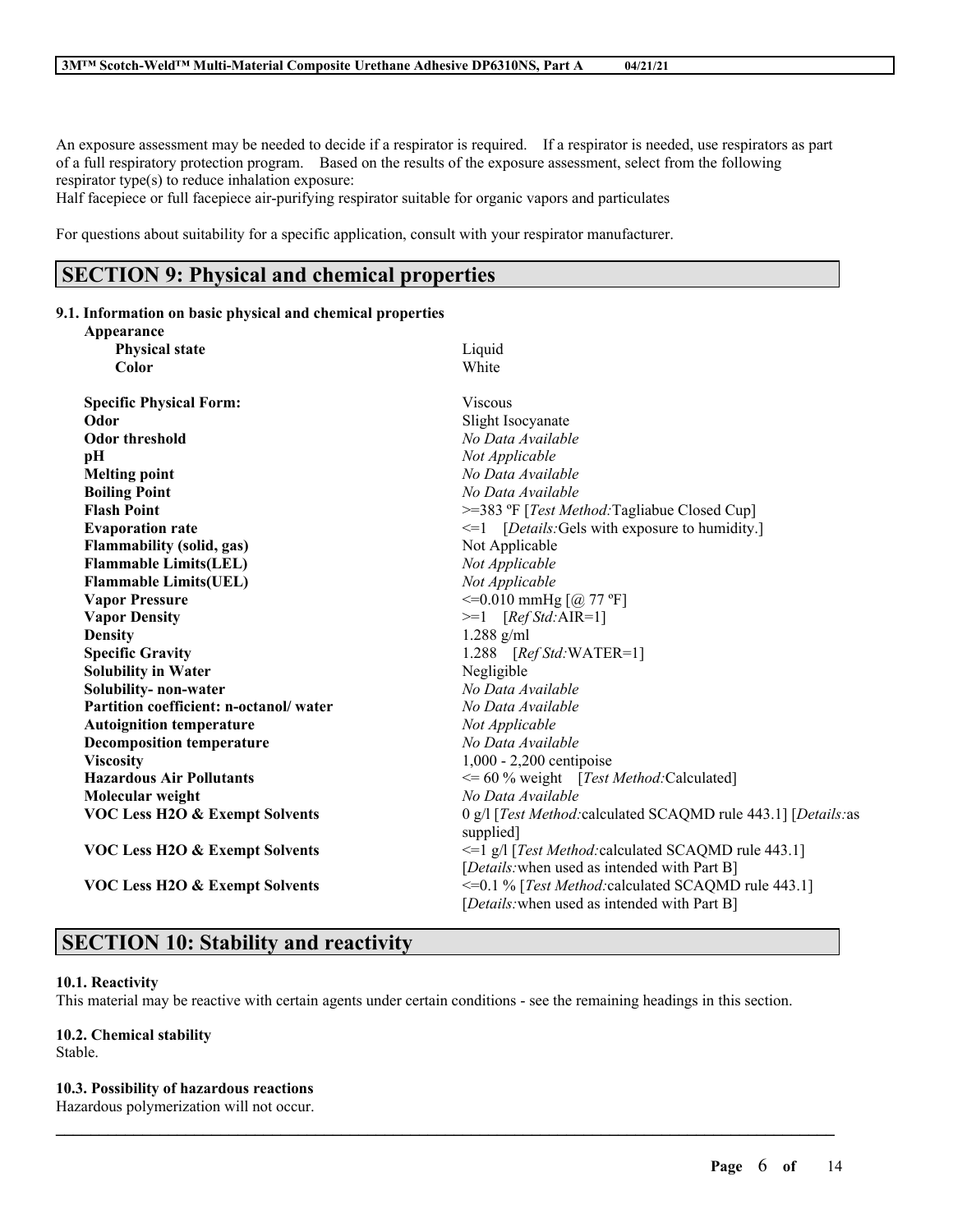**10.4. Conditions to avoid** Heat

**10.5. Incompatible materials**

Water

Strong acids

Strong bases

Reaction with water, alcohols, and amines is not hazardous if container can vent to the atmosphere to prevent pressure buildup.

## **10.6. Hazardous decomposition products**

**Substance Condition**

None known.

Refer to section 5.2 for hazardous decomposition products during combustion.

## **SECTION 11: Toxicological information**

The information below may not be consistent with the material classification in Section 2 if specific ingredient **classifications are mandated by a competent authority. In addition, toxicological data on ingredients may not be** reflected in the material classification and/or the signs and symptoms of exposure, because an ingredient may be present below the threshold for labeling, an ingredient may not be available for exposure, or the data may not be **relevant to the material as a whole.**

**11.1. Information on Toxicological effects**

**Signs and Symptoms of Exposure**

## Based on test data and/or information on the components, this material may produce the following health effects:

## **Inhalation:**

Respiratory Tract Irritation: Signs/symptoms may include cough, sneezing, nasal discharge, headache, hoarseness, and nose and throat pain.

Allergic Respiratory Reaction: Signs/symptoms may include difficulty breathing, wheezing, cough, and tightness of chest.

May cause additional health effects (see below).

## **Skin Contact:**

Skin Irritation: Signs/symptoms may include localized redness, swelling, itching, dryness, cracking, blistering, and pain. Allergic Skin Reaction (non-photo induced): Signs/symptoms may include redness, swelling, blistering, and itching.

## **Eye Contact:**

Severe Eye Irritation: Signs/symptoms may include significant redness, swelling, pain, tearing, cloudy appearance of the cornea, and impaired vision.

## **Ingestion:**

Gastrointestinal Irritation: Signs/symptoms may include abdominal pain, stomach upset, nausea, vomiting and diarrhea.

 $\mathcal{L}_\mathcal{L} = \mathcal{L}_\mathcal{L} = \mathcal{L}_\mathcal{L} = \mathcal{L}_\mathcal{L} = \mathcal{L}_\mathcal{L} = \mathcal{L}_\mathcal{L} = \mathcal{L}_\mathcal{L} = \mathcal{L}_\mathcal{L} = \mathcal{L}_\mathcal{L} = \mathcal{L}_\mathcal{L} = \mathcal{L}_\mathcal{L} = \mathcal{L}_\mathcal{L} = \mathcal{L}_\mathcal{L} = \mathcal{L}_\mathcal{L} = \mathcal{L}_\mathcal{L} = \mathcal{L}_\mathcal{L} = \mathcal{L}_\mathcal{L}$ 

May cause additional health effects (see below).

## **Additional Health Effects:**

## **Prolonged or repeated exposure may cause target organ effects:**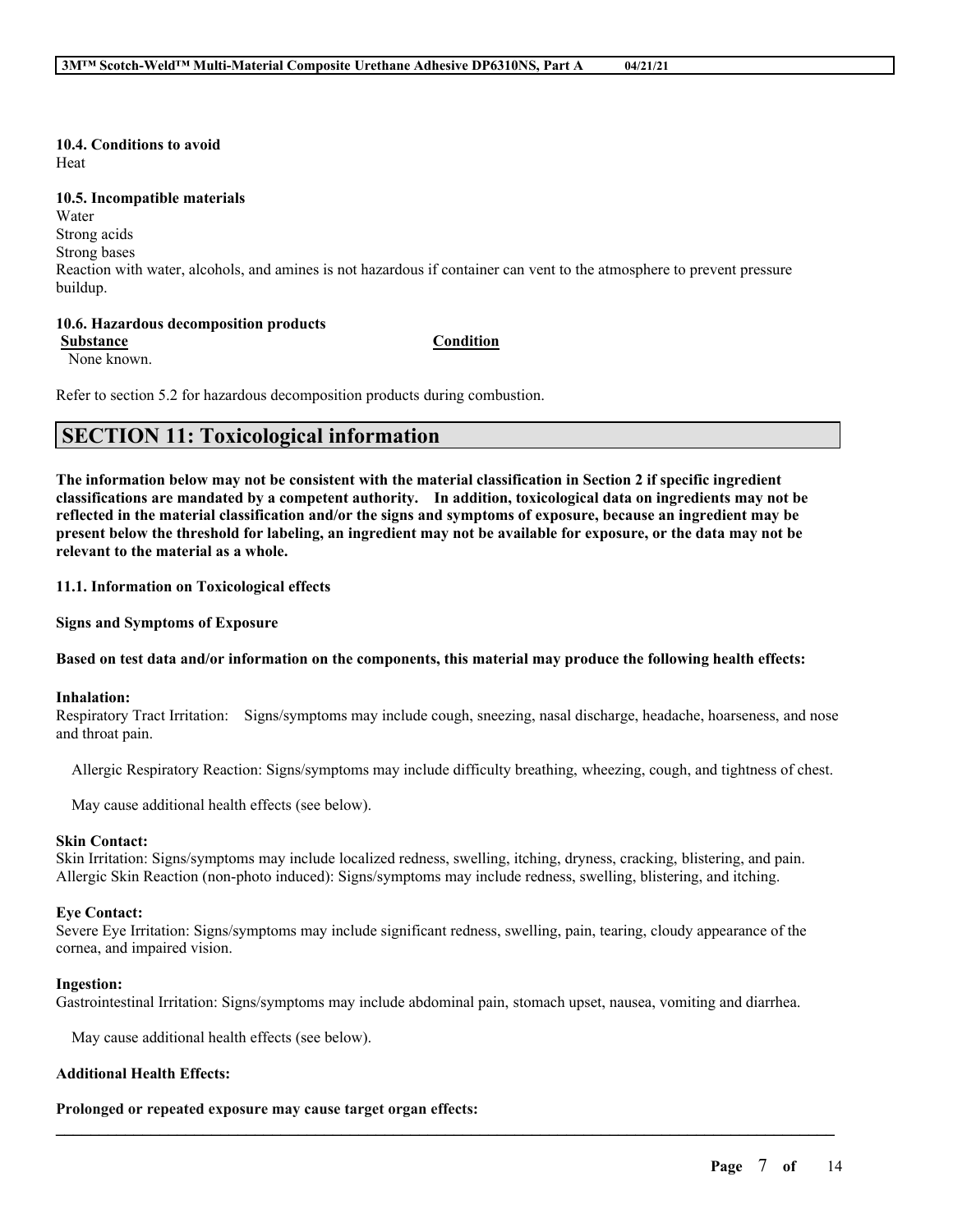Pneumoconiosis: Sign/symptoms may include persistent cough, breathlessness, chest pain, increased amounts of sputum, and changes in lung function tests.

Respiratory Effects: Signs/symptoms may include cough, shortness of breath, chest tightness, wheezing, increased heart rate, bluish colored skin (cyanosis), sputum production, changes in lung function tests, and/or respiratory failure.

## **Reproductive/Developmental Toxicity:**

Contains a chemical or chemicals which can cause birth defects or other reproductive harm.

#### **Carcinogenicity:**

| Ingredient         | CAS No. | <b>Class Description</b>       | Regulation                                  |
|--------------------|---------|--------------------------------|---------------------------------------------|
| Methylene Chloride | 75-09-2 | IGrp. 2A: Probable human carc. | International Agency for Research on Cancer |
| Methylene Chloride | 75-09-2 | Anticipated human carcinogen   | National Toxicology Program Carcinogens     |
| Methylene Chloride | 75-09-2 | Cancer hazard                  | <b>OSHA</b> Carcinogens                     |

#### **Additional Information:**

Persons previously sensitized to isocyanates may develop a cross-sensitization reaction to other isocyanates.

#### **Toxicological Data**

If a component is disclosed in section 3 but does not appear in a table below, either no data are available for that endpoint or the data are not sufficient for classification.

## **Acute Toxicity**

| Name                                              | Route                  | <b>Species</b> | Value                                          |
|---------------------------------------------------|------------------------|----------------|------------------------------------------------|
| Overall product                                   | Inhalation-            |                | No data available; calculated ATE > 50 mg/l    |
|                                                   | Vapor $(4 \text{ hr})$ |                |                                                |
| Overall product                                   | Ingestion              |                | No data available; calculated ATE >5,000 mg/kg |
| p,p'-Methylenebis(phenyl isocyanate)              | Dermal                 | Rabbit         | $LD50 > 5,000$ mg/kg                           |
| p,p'-Methylenebis(phenyl isocyanate)              | Inhalation-            | Rat            | LC50 0.368 mg/l                                |
|                                                   | Dust/Mist              |                |                                                |
|                                                   | (4 hours)              |                |                                                |
| p,p'-Methylenebis(phenyl isocyanate)              | Ingestion              | Rat            | LD50 31,600 mg/kg                              |
| Urethane Prepolymer (NJTS Reg. No. 04499600-7413) | Dermal                 |                | LD50 estimated to be $> 5,000$ mg/kg           |
| Urethane Prepolymer (NJTS Reg. No. 04499600-7413) | Ingestion              |                | LD50 estimated to be $2,000 - 5,000$ mg/kg     |
| 4,4'-Diisocyanatodiphenylmethane polymer          | Dermal                 | Rabbit         | $LD50 > 5,000$ mg/kg                           |
| 4,4'-Diisocyanatodiphenylmethane polymer          | Inhalation-            | Rat            | $LC50$ 0.368 mg/l                              |
|                                                   | Dust/Mist              |                |                                                |
|                                                   | (4 hours)              |                |                                                |
| 4,4'-Diisocyanatodiphenylmethane polymer          | Ingestion              | Rat            | LD50 31,600 mg/kg                              |
| Fillers (NJTS Reg. No. 04499600-7414)             | Dermal                 | Rabbit         | $LD50 > 2,000$ mg/kg                           |
| Fillers (NJTS Reg. No. 04499600-7414)             | Inhalation-            | Rat            | $LC50 > 4.57$ mg/l                             |
|                                                   | Dust/Mist              |                |                                                |
|                                                   | (4 hours)              |                |                                                |
| Fillers (NJTS Reg. No. 04499600-7414)             | Ingestion              | Rat            | $LD50 > 5,000$ mg/kg                           |
| Talc                                              | Dermal                 |                | LD50 estimated to be $> 5,000$ mg/kg           |
| Talc                                              | Ingestion              |                | LD50 estimated to be $> 5,000$ mg/kg           |
| <b>Treated Silica</b>                             | Dermal                 | Rabbit         | $LD50 > 5,000$ mg/kg                           |
| <b>Treated Silica</b>                             | Inhalation-            | Rat            | $LC50 > 0.691$ mg/l                            |
|                                                   | Dust/Mist              |                |                                                |
|                                                   | (4 hours)              |                |                                                |
| <b>Treated Silica</b>                             | Ingestion              | Rat            | $LD50 > 5,110$ mg/kg                           |
| Toluene                                           | Dermal                 | Rat            | LD50 12,000 mg/kg                              |
| Toluene                                           | Inhalation-            | Rat            | $LC50$ 30 mg/l                                 |
|                                                   | Vapor (4               |                |                                                |
|                                                   | hours)                 |                |                                                |
| Toluene                                           | Ingestion              | Rat            | LD50 5,550 mg/kg                               |
| Methylene Chloride                                | Dermal                 | Rat            | $LD50 > 2,000$ mg/kg                           |
| Methylene Chloride                                | Inhalation-            | Rat            | LC50 63.7 mg/l                                 |
|                                                   | Vapor (4               |                |                                                |
|                                                   | hours)                 |                |                                                |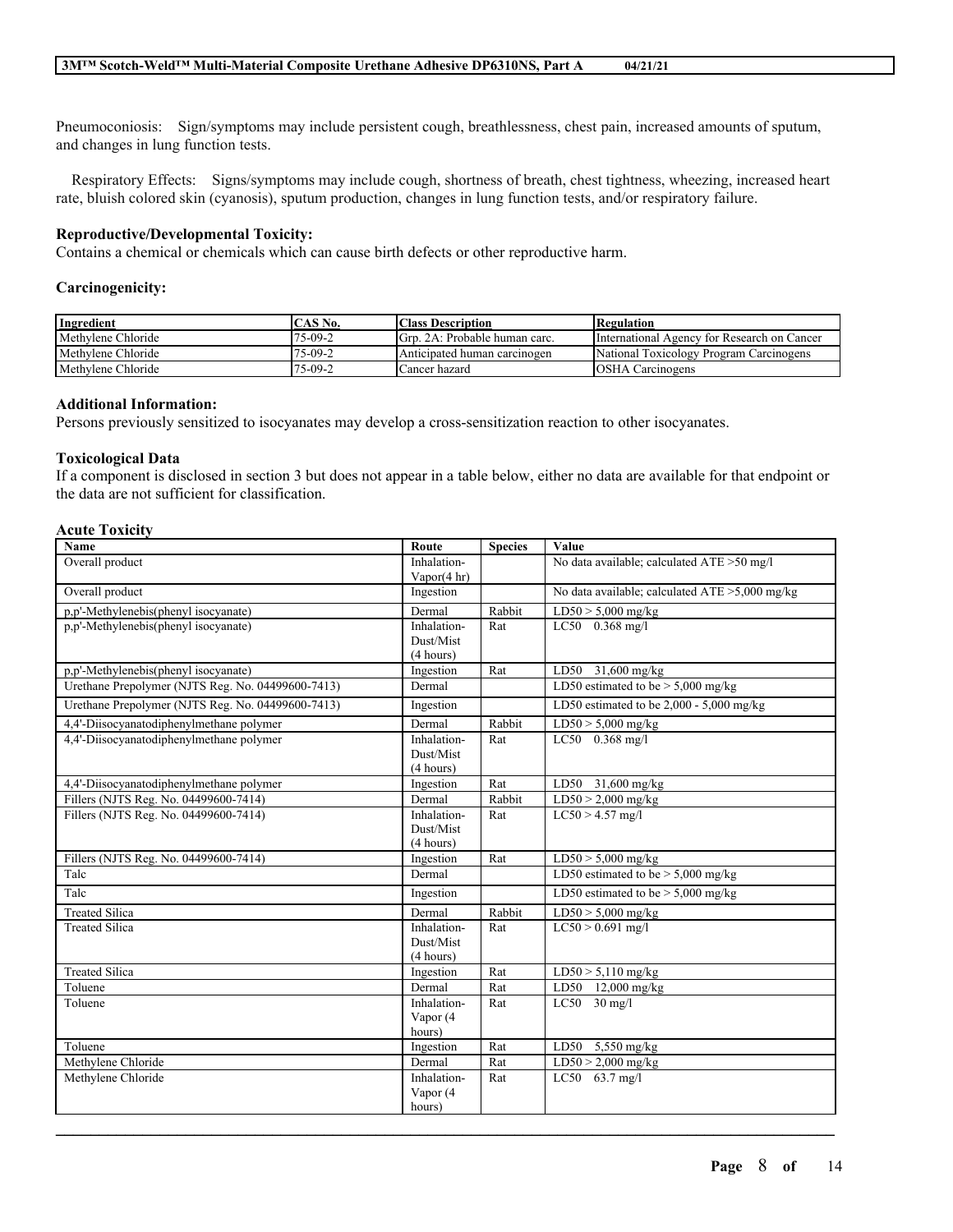| $\sim$<br>∠hloride<br>Methylene                                                                  | Ingestion | Rat | D50<br>mg/kg<br>$\lambda$<br>╌ |
|--------------------------------------------------------------------------------------------------|-----------|-----|--------------------------------|
| $\mathbf{r}$<br>AIL<br>.<br>◠<br>nate<br>чн.<br><br>* IC.<br>au<br>$\overline{\phantom{a}}$<br>. |           |     |                                |

## **Skin Corrosion/Irritation**

| Name                                     | <b>Species</b> | Value                     |
|------------------------------------------|----------------|---------------------------|
|                                          |                |                           |
| p,p'-Methylenebis(phenyl isocyanate)     | official       | Irritant                  |
|                                          | classifica     |                           |
|                                          | tion           |                           |
| 4,4'-Diisocyanatodiphenylmethane polymer | official       | Irritant                  |
|                                          | classifica     |                           |
|                                          | tion           |                           |
| Fillers (NJTS Reg. No. 04499600-7414)    | Rabbit         | No significant irritation |
| Talc                                     | Rabbit         | No significant irritation |
| <b>Treated Silica</b>                    | Rabbit         | No significant irritation |
| Toluene                                  | Rabbit         | Irritant                  |
| Methylene Chloride                       | Rabbit         | Irritant                  |

## **Serious Eye Damage/Irritation**

| Name                                     | <b>Species</b> | Value                     |
|------------------------------------------|----------------|---------------------------|
|                                          |                |                           |
| p,p'-Methylenebis(phenyl isocyanate)     | official       | Severe irritant           |
|                                          | classifica     |                           |
|                                          | tion           |                           |
| 4.4'-Diisocyanatodiphenylmethane polymer | official       | Severe irritant           |
|                                          | classifica     |                           |
|                                          | tion           |                           |
| Fillers (NJTS Reg. No. 04499600-7414)    | Rabbit         | Mild irritant             |
| Talc                                     | Rabbit         | No significant irritation |
| <b>Treated Silica</b>                    | Rabbit         | No significant irritation |
| Toluene                                  | Rabbit         | Moderate irritant         |
| Methylene Chloride                       | Rabbit         | Severe irritant           |

## **Skin Sensitization**

| Name                                     | <b>Species</b> | Value          |
|------------------------------------------|----------------|----------------|
| p,p'-Methylenebis(phenyl isocyanate)     | official       | Sensitizing    |
|                                          | classifica     |                |
|                                          | tion           |                |
| 4,4'-Diisocyanatodiphenylmethane polymer | official       | Sensitizing    |
|                                          | classifica     |                |
|                                          | tion           |                |
| <b>Treated Silica</b>                    | Human          | Not classified |
|                                          | and            |                |
|                                          | animal         |                |
| Toluene                                  | Guinea         | Not classified |
|                                          | pig            |                |

## **Respiratory Sensitization**

| Name                                     | <b>Species</b> | Value            |
|------------------------------------------|----------------|------------------|
|                                          |                |                  |
| p.p'-Methylenebis(phenyl isocyanate)     | Human          | .<br>Sensitizing |
| 4.4'-Diisocyanatodiphenylmethane polymer | Human          | Sensitizing      |
| Talc                                     | Human          | Not classified   |

## **Germ Cell Mutagenicity**

| Name                                     | Route    | Value                                          |
|------------------------------------------|----------|------------------------------------------------|
|                                          |          |                                                |
| p,p'-Methylenebis(phenyl isocyanate)     | In Vitro | Some positive data exist, but the data are not |
|                                          |          | sufficient for classification                  |
| 4.4'-Diisocyanatodiphenylmethane polymer | In Vitro | Some positive data exist, but the data are not |
|                                          |          | sufficient for classification                  |
| Talc                                     | In Vitro | Not mutagenic                                  |
| Talc                                     | In vivo  | Not mutagenic                                  |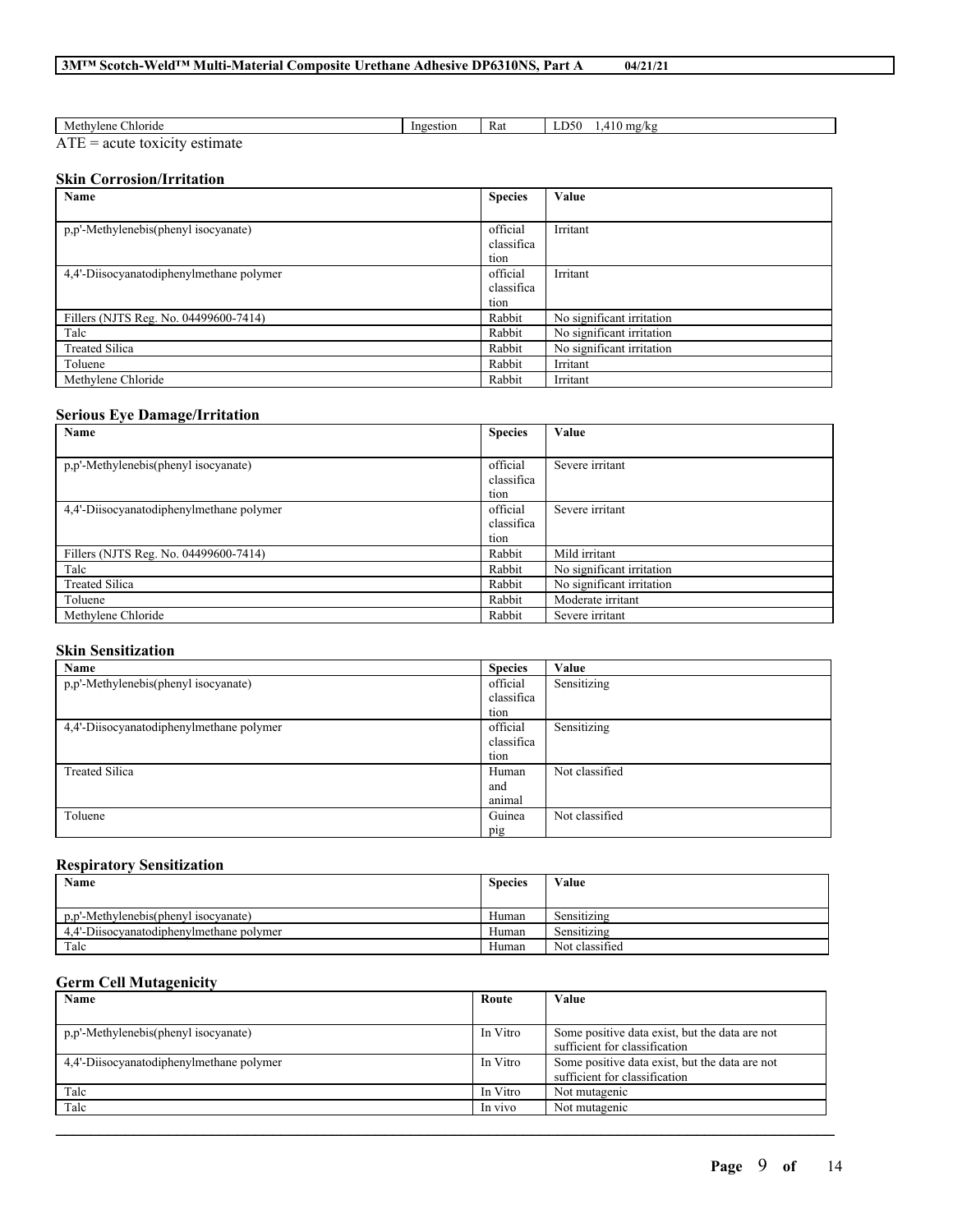| <b>Treated Silica</b> | In Vitro | Not mutagenic                                  |
|-----------------------|----------|------------------------------------------------|
| Toluene               | In Vitro | Not mutagenic                                  |
| Toluene               | In vivo  | Not mutagenic                                  |
| Methylene Chloride    | In vivo  | Not mutagenic                                  |
| Methylene Chloride    | In Vitro | Some positive data exist, but the data are not |
|                       |          | sufficient for classification                  |

# **Carcinogenicity**

| Name                                     | Route                   | <b>Species</b> | Value                                                                           |
|------------------------------------------|-------------------------|----------------|---------------------------------------------------------------------------------|
| p,p'-Methylenebis(phenyl isocyanate)     | Inhalation              | Rat            | Some positive data exist, but the data are not<br>sufficient for classification |
| 4,4'-Diisocyanatodiphenylmethane polymer | Inhalation              | Rat            | Some positive data exist, but the data are not<br>sufficient for classification |
| Talc                                     | Inhalation              | Rat            | Some positive data exist, but the data are not<br>sufficient for classification |
| <b>Treated Silica</b>                    | <b>Not</b><br>Specified | Mouse          | Some positive data exist, but the data are not<br>sufficient for classification |
| Toluene                                  | Dermal                  | Mouse          | Some positive data exist, but the data are not<br>sufficient for classification |
| Toluene                                  | Ingestion               | Rat            | Some positive data exist, but the data are not<br>sufficient for classification |
| Toluene                                  | Inhalation              | Mouse          | Some positive data exist, but the data are not<br>sufficient for classification |
| Methylene Chloride                       | Inhalation              | Multiple       | Carcinogenic                                                                    |
|                                          |                         | animal         |                                                                                 |
|                                          |                         | species        |                                                                                 |

## **Reproductive Toxicity**

## **Reproductive and/or Developmental Effects**

| Name                                     | Route      | Value                                  | <b>Species</b>                | <b>Test Result</b>              | <b>Exposure</b><br><b>Duration</b>     |
|------------------------------------------|------------|----------------------------------------|-------------------------------|---------------------------------|----------------------------------------|
| p,p'-Methylenebis(phenyl isocyanate)     | Inhalation | Not classified for development         | Rat                           | <b>NOAEL 0.004</b><br>mg/l      | during<br>organogenesi<br>S            |
| 4.4'-Diisocyanatodiphenylmethane polymer | Inhalation | Not classified for development         | Rat                           | <b>NOAEL 0.004</b><br>mg/l      | during<br>organogenesi<br>$\mathbf{s}$ |
| Talc                                     | Ingestion  | Not classified for development         | Rat                           | <b>NOAEL 1,600</b><br>mg/kg     | during<br>organogenesi<br>S            |
| <b>Treated Silica</b>                    | Ingestion  | Not classified for female reproduction | Rat                           | <b>NOAEL 509</b><br>mg/kg/day   | 1 generation                           |
| <b>Treated Silica</b>                    | Ingestion  | Not classified for male reproduction   | Rat                           | <b>NOAEL 497</b><br>mg/kg/day   | 1 generation                           |
| <b>Treated Silica</b>                    | Ingestion  | Not classified for development         | Rat                           | <b>NOAEL 1.350</b><br>mg/kg/day | during<br>organogenesi<br>S            |
| Toluene                                  | Inhalation | Not classified for female reproduction | Human                         | NOAEL Not<br>available          | occupational<br>exposure               |
| Toluene                                  | Inhalation | Not classified for male reproduction   | Rat                           | <b>NOAEL 2.3</b><br>mg/l        | 1 generation                           |
| Toluene                                  | Ingestion  | Toxic to development                   | Rat                           | <b>LOAEL 520</b><br>mg/kg/day   | during<br>gestation                    |
| Toluene                                  | Inhalation | Toxic to development                   | Human                         | <b>NOAEL Not</b><br>available   | poisoning<br>and/or abuse              |
| Methylene Chloride                       | Inhalation | Not classified for female reproduction | Rat                           | <b>NOAEL 5.2</b><br>mg/l        | 2 generation                           |
| Methylene Chloride                       | Inhalation | Not classified for male reproduction   | Rat                           | <b>NOAEL 5.2</b><br>mg/l        | 2 generation                           |
| Methylene Chloride                       | Inhalation | Not classified for development         | Multiple<br>animal<br>species | <b>NOAEL 4.3</b><br>mg/l        | during<br>gestation                    |

 $\mathcal{L}_\mathcal{L} = \mathcal{L}_\mathcal{L} = \mathcal{L}_\mathcal{L} = \mathcal{L}_\mathcal{L} = \mathcal{L}_\mathcal{L} = \mathcal{L}_\mathcal{L} = \mathcal{L}_\mathcal{L} = \mathcal{L}_\mathcal{L} = \mathcal{L}_\mathcal{L} = \mathcal{L}_\mathcal{L} = \mathcal{L}_\mathcal{L} = \mathcal{L}_\mathcal{L} = \mathcal{L}_\mathcal{L} = \mathcal{L}_\mathcal{L} = \mathcal{L}_\mathcal{L} = \mathcal{L}_\mathcal{L} = \mathcal{L}_\mathcal{L}$ 

**Target Organ(s)**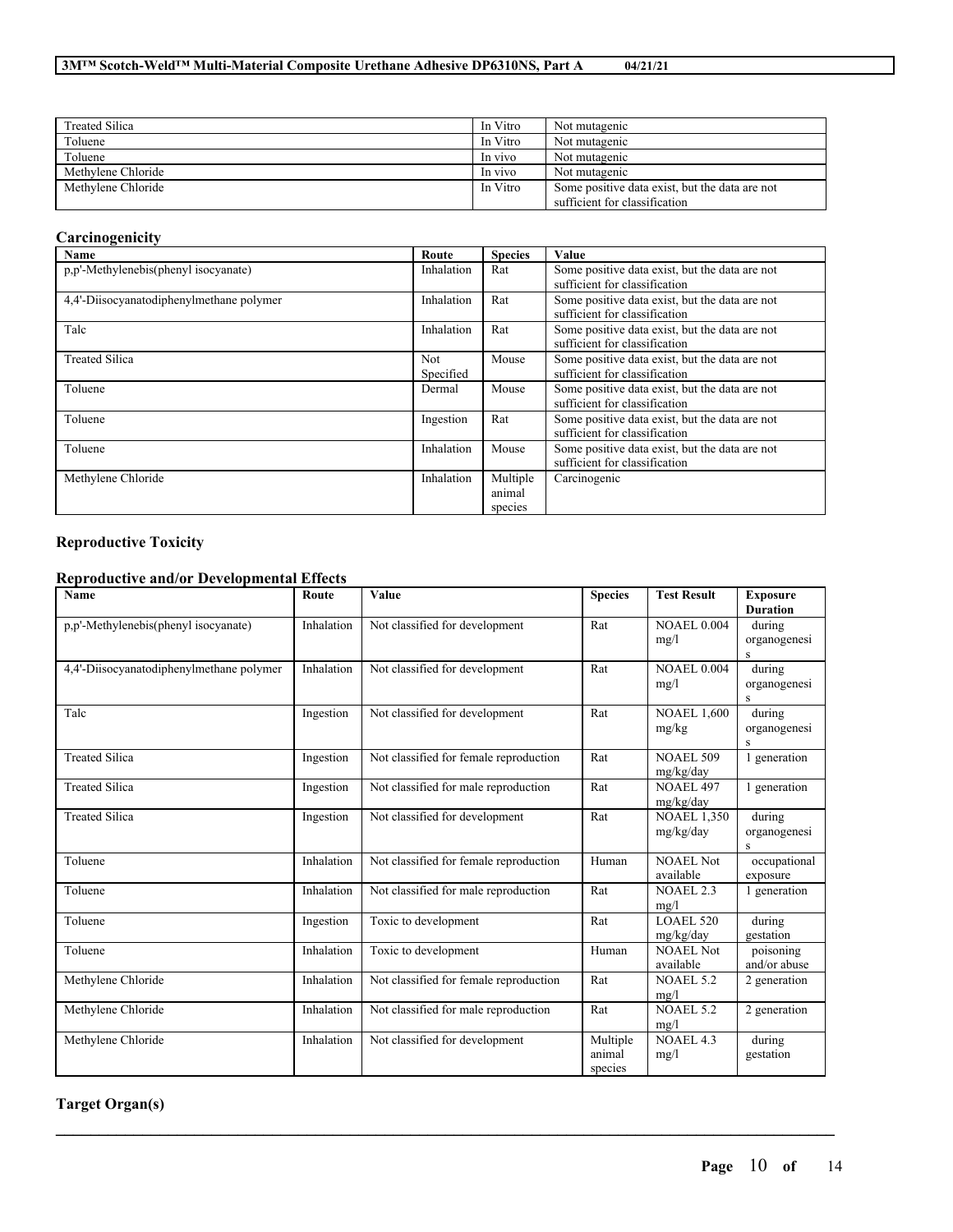| <b>Name</b>                                     | Route      | <b>Target Organ(s)</b>               | Value                                                                              | <b>Species</b>                 | <b>Test Result</b>            | <b>Exposure</b><br><b>Duration</b> |
|-------------------------------------------------|------------|--------------------------------------|------------------------------------------------------------------------------------|--------------------------------|-------------------------------|------------------------------------|
| p,p'-Methylenebis(phenyl<br>isocyanate)         | Inhalation | respiratory irritation               | May cause respiratory irritation                                                   | official<br>classifica<br>tion | <b>NOAEL Not</b><br>available |                                    |
| 4.4'<br>Diisocyanatodiphenylmeth<br>ane polymer | Inhalation | respiratory irritation               | May cause respiratory irritation                                                   | official<br>classifica<br>tion | <b>NOAEL Not</b><br>available |                                    |
| Toluene                                         | Inhalation | central nervous<br>system depression | May cause drowsiness or<br>dizziness                                               | Human                          | <b>NOAEL Not</b><br>available |                                    |
| Toluene                                         | Inhalation | respiratory irritation               | Some positive data exist, but the<br>data are not sufficient for<br>classification | Human                          | <b>NOAEL Not</b><br>available |                                    |
| Toluene                                         | Inhalation | immune system                        | Not classified                                                                     | Mouse                          | NOAEL.<br>$0.004$ mg/l        | 3 hours                            |
| Toluene                                         | Ingestion  | central nervous<br>system depression | May cause drowsiness or<br>dizziness                                               | Human                          | <b>NOAEL Not</b><br>available | poisoning<br>and/or abuse          |
| Methylene Chloride                              | Dermal     | blood                                | Some positive data exist, but the<br>data are not sufficient for<br>classification | Rat                            | <b>NOAEL Not</b><br>available | 4 hours                            |
| Methylene Chloride                              | Inhalation | central nervous<br>system depression | May cause drowsiness or<br>dizziness                                               | Human                          | NOAEL Not<br>available        | occupational<br>exposure           |
| Methylene Chloride                              | Inhalation | blood                                | Some positive data exist, but the<br>data are not sufficient for<br>classification | Human                          | <b>NOAEL Not</b><br>available |                                    |
| Methylene Chloride                              | Inhalation | respiratory irritation               | Some positive data exist, but the<br>data are not sufficient for<br>classification |                                | <b>NOAEL Not</b><br>available |                                    |

#### **Specific Target Organ Toxicity - single exposure**

## **Specific Target Organ Toxicity - repeated exposure**

| Name                                                | Route      | <b>Target Organ(s)</b>                        | Value                                                                              | <b>Species</b> | <b>Test Result</b>            | <b>Exposure</b><br><b>Duration</b> |
|-----------------------------------------------------|------------|-----------------------------------------------|------------------------------------------------------------------------------------|----------------|-------------------------------|------------------------------------|
| p,p'-Methylenebis(phenyl<br>isocyanate)             | Inhalation | respiratory system                            | Causes damage to organs through<br>prolonged or repeated exposure                  | Rat            | <b>LOAEL</b><br>$0.004$ mg/l  | 13 weeks                           |
| $4.4'$ -<br>Diisocyanatodiphenylmeth<br>ane polymer | Inhalation | respiratory system                            | Causes damage to organs through<br>prolonged or repeated exposure                  | Rat            | <b>LOAEL</b><br>$0.004$ mg/l  | 13 weeks                           |
| Talc                                                | Inhalation | pneumoconiosis                                | Causes damage to organs through<br>prolonged or repeated exposure                  | Human          | <b>NOAEL Not</b><br>available | occupational<br>exposure           |
| Talc                                                | Inhalation | pulmonary fibrosis<br>respiratory system      | Not classified                                                                     | Rat            | <b>NOAEL 18</b><br>mg/m3      | 113 weeks                          |
| <b>Treated Silica</b>                               | Inhalation | respiratory system  <br>silicosis             | Not classified                                                                     | Human          | NOAEL Not<br>available        | occupational<br>exposure           |
| Toluene                                             | Inhalation | auditory system<br>eves   olfactory<br>system | Causes damage to organs through<br>prolonged or repeated exposure                  | Human          | NOAEL Not<br>available        | poisoning<br>and/or abuse          |
| Toluene                                             | Inhalation | nervous system                                | May cause damage to organs<br>though prolonged or repeated<br>exposure             | Human          | <b>NOAEL Not</b><br>available | poisoning<br>and/or abuse          |
| Toluene                                             | Inhalation | respiratory system                            | Some positive data exist, but the<br>data are not sufficient for<br>classification | Rat            | LOAEL 2.3<br>mg/l             | 15 months                          |
| Toluene                                             | Inhalation | heart   liver   kidney<br>and/or bladder      | Not classified                                                                     | Rat            | <b>NOAEL 11.3</b><br>mg/l     | 15 weeks                           |
| Toluene                                             | Inhalation | endocrine system                              | Not classified                                                                     | Rat            | $NOAEL$ 1.1<br>mg/l           | 4 weeks                            |
| Toluene                                             | Inhalation | immune system                                 | Not classified                                                                     | Mouse          | <b>NOAEL Not</b><br>available | 20 days                            |
| Toluene                                             | Inhalation | bone, teeth, nails,<br>and/or hair            | Not classified                                                                     | Mouse          | <b>NOAEL 1.1</b><br>mg/l      | 8 weeks                            |
| Toluene                                             | Inhalation | hematopoietic<br>system   vascular<br>system  | Not classified                                                                     | Human          | <b>NOAEL Not</b><br>available | occupational<br>exposure           |
| Toluene                                             | Inhalation | gastrointestinal tract                        | Not classified                                                                     | Multiple       | <b>NOAEL 11.3</b>             | 15 weeks                           |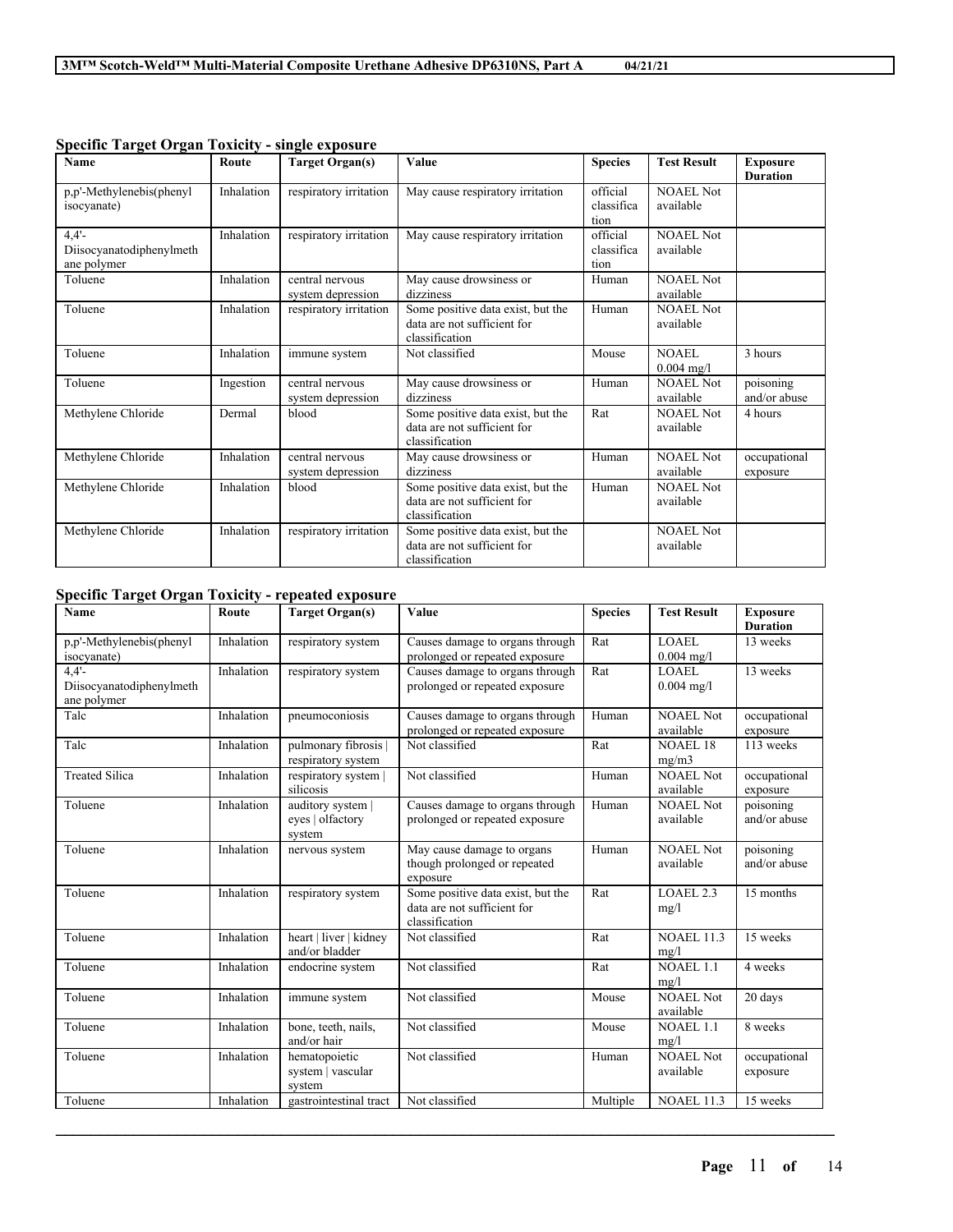|                    |            |                                  |                                                                                    | animal                        | mg/l                               |           |
|--------------------|------------|----------------------------------|------------------------------------------------------------------------------------|-------------------------------|------------------------------------|-----------|
|                    |            |                                  |                                                                                    | species                       |                                    |           |
| Toluene            | Ingestion  | nervous system                   | Some positive data exist, but the<br>data are not sufficient for<br>classification | Rat                           | <b>NOAEL 625</b><br>mg/kg/day      | 13 weeks  |
| Toluene            | Ingestion  | heart                            | Not classified                                                                     | Rat                           | NOAEL<br>2,500<br>mg/kg/day        | 13 weeks  |
| Toluene            | Ingestion  | liver   kidney and/or<br>bladder | Not classified                                                                     | Multiple<br>animal<br>species | NOAEL.<br>2,500<br>mg/kg/day       | 13 weeks  |
| Toluene            | Ingestion  | hematopoietic<br>system          | Not classified                                                                     | Mouse                         | <b>NOAEL 600</b><br>mg/kg/day      | 14 days   |
| Toluene            | Ingestion  | endocrine system                 | Not classified                                                                     | Mouse                         | <b>NOAEL 105</b><br>mg/kg/day      | 28 days   |
| Toluene            | Ingestion  | immune system                    | Not classified                                                                     | Mouse                         | <b>NOAEL 105</b><br>mg/kg/day      | 4 weeks   |
| Methylene Chloride | Inhalation | kidney and/or<br>bladder         | Some positive data exist, but the<br>data are not sufficient for<br>classification | Rat                           | <b>LOAEL 6.95</b><br>mg/l          | 2 years   |
| Methylene Chloride | Inhalation | liver                            | Some positive data exist, but the<br>data are not sufficient for<br>classification | Rat                           | <b>NOAEL 0.17</b><br>mg/l          | 2 years   |
| Methylene Chloride | Inhalation | respiratory system               | Some positive data exist, but the<br>data are not sufficient for<br>classification | Multiple<br>animal<br>species | LOAEL 35<br>mg/l                   | 8 weeks   |
| Methylene Chloride | Inhalation | heart                            | Not classified                                                                     | Human                         | <b>NOAEL Not</b><br>available      |           |
| Methylene Chloride | Inhalation | immune system                    | Not classified                                                                     | Rat                           | <b>NOAEL 18</b><br>mg/l            | 28 days   |
| Methylene Chloride | Ingestion  | liver                            | Some positive data exist, but the<br>data are not sufficient for<br>classification | Rat                           | LOAEL<br>1,200<br>mg/kg/day        | 3 months  |
| Methylene Chloride | Ingestion  | blood                            | Not classified                                                                     | Rat                           | <b>NOAEL 249</b><br>mg/kg/day      | 2 years   |
| Methylene Chloride | Ingestion  | kidney and/or<br>bladder         | Not classified                                                                     | Rat                           | <b>NOAEL</b><br>1,469<br>mg/kg/day | 3 months  |
| Methylene Chloride | Ingestion  | eves                             | Not classified                                                                     | Rat                           | <b>NOAEL 249</b><br>mg/kg/day      | 104 weeks |

## **Aspiration Hazard**

| NT.<br>Name      | 'alue      |
|------------------|------------|
| <b>CONTINUES</b> | hazarc     |
| oluene           | Aspiration |

Please contact the address or phone number listed on the first page of the SDS for additional toxicological information **on this material and/or its components.**

## **SECTION 12: Ecological information**

## **Ecotoxicological information**

Please contact the address or phone number listed on the first page of the SDS for additional ecotoxicological information on this material and/or its components.

## **Chemical fate information**

Please contact the address or phone number listed on the first page of the SDS for additional chemical fate information on this material and/or its components.

 $\mathcal{L}_\mathcal{L} = \mathcal{L}_\mathcal{L} = \mathcal{L}_\mathcal{L} = \mathcal{L}_\mathcal{L} = \mathcal{L}_\mathcal{L} = \mathcal{L}_\mathcal{L} = \mathcal{L}_\mathcal{L} = \mathcal{L}_\mathcal{L} = \mathcal{L}_\mathcal{L} = \mathcal{L}_\mathcal{L} = \mathcal{L}_\mathcal{L} = \mathcal{L}_\mathcal{L} = \mathcal{L}_\mathcal{L} = \mathcal{L}_\mathcal{L} = \mathcal{L}_\mathcal{L} = \mathcal{L}_\mathcal{L} = \mathcal{L}_\mathcal{L}$ 

# **SECTION 13: Disposal considerations**

## **13.1. Disposal methods**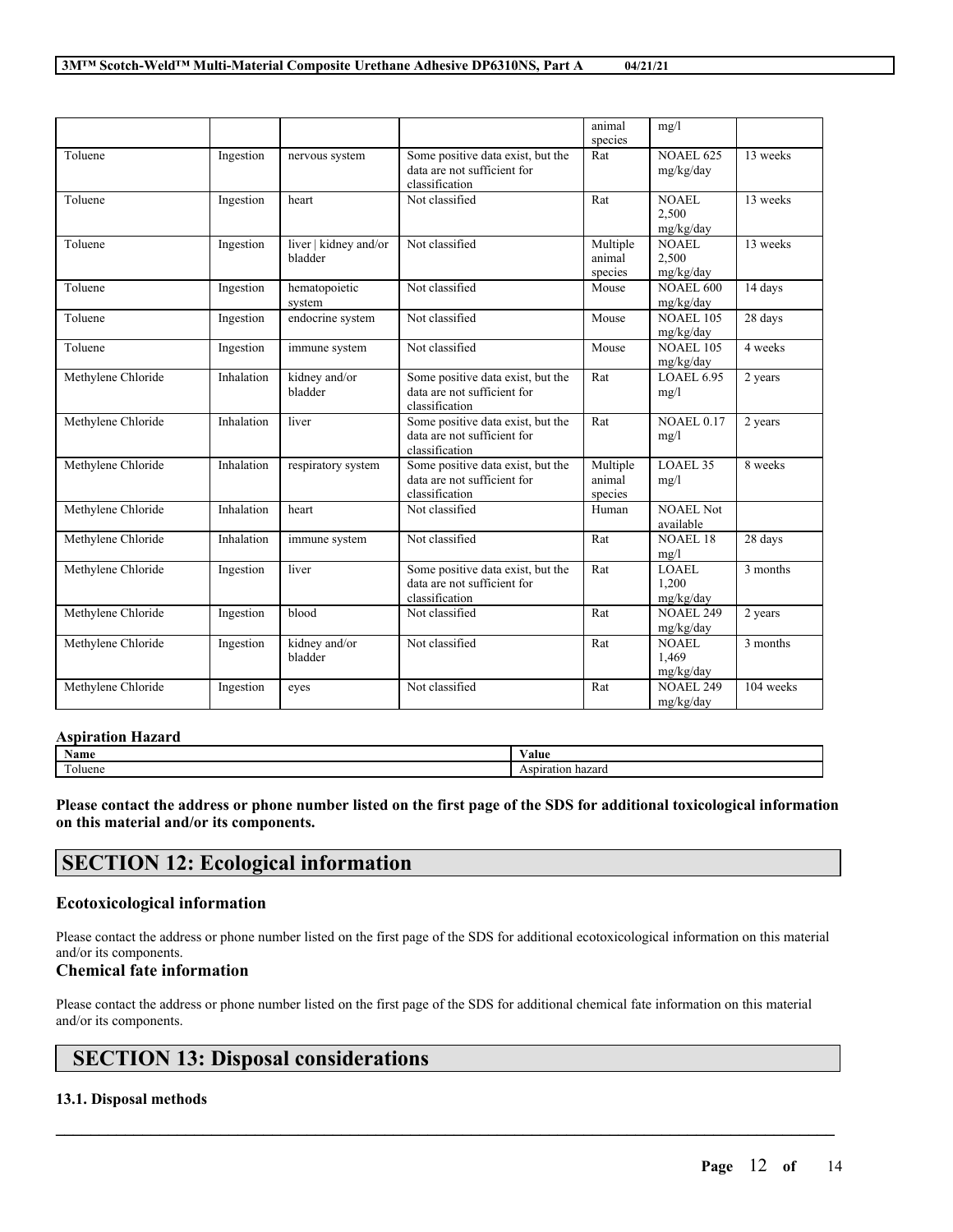Dispose of contents/ container in accordance with the local/regional/national/international regulations.

Dispose of completely cured (or polymerized) material in a permitted industrial waste facility. As a disposal alternative, incinerate uncured product in a permitted waste incineration facility. Proper destruction may require the use of additional fuel during incineration processes. Combustion products will include halogen acid (HCl/HF/HBr). Facility must be capable of handling halogenated materials. Empty drums/barrels/containers used for transporting and handling hazardous chemicals (chemical substances/mixtures/preparations classified as Hazardous as per applicable regulations) shall be considered, stored, treated & disposed of as hazardous wastes unless otherwise defined by applicable waste regulations. Consult with the respective regulating authorities to determine the available treatment and disposal facilities.

# **SECTION 14: Transport Information**

For Transport Information, please visit http://3M.com/Transportinfo or call 1-800-364-3577 or 651-737-6501.

## **SECTION 15: Regulatory information**

## **15.1. US Federal Regulations**

Contact 3M for more information.

## **EPCRA 311/312 Hazard Classifications:**

| <b>Physical Hazards</b>                                      |
|--------------------------------------------------------------|
| Not applicable                                               |
|                                                              |
| <b>Health Hazards</b>                                        |
| Reproductive toxicity                                        |
| Respiratory or Skin Sensitization                            |
| Serious eye damage or eye irritation                         |
| Skin Corrosion or Irritation                                 |
| Specific target organ toxicity (single or repeated exposure) |

## Section 313 Toxic Chemicals subject to the reporting requirements of that section and 40 CFR part 372 (EPCRA):

| Ingredient                           | C.A.S. No | $%$ by Wt            |  |  |
|--------------------------------------|-----------|----------------------|--|--|
| p,p'-Methylenebis(phenyl isocyanate) | 101-68-8  | Trade Secret 30 - 50 |  |  |

## **This material contains a chemical which requires export notification under TSCA Section 12[b]:**

| Ingredient (Category if applicable) | C.A.S. No | Regulation                            | Status     |
|-------------------------------------|-----------|---------------------------------------|------------|
| Methylene Chloride                  | 75-09-2   | Toxic Substances Control Act (TSCA) 6 | Applicable |
|                                     |           | Banned or Restricted Use Chemicals    |            |

## **Additional TSCA Information**

| Components         | CAS No  | <b>Additional Information</b>                                                                                                                                                                            |
|--------------------|---------|----------------------------------------------------------------------------------------------------------------------------------------------------------------------------------------------------------|
| Methylene Chloride | 75-09-2 | This chemical/product is not and cannot be distributed in<br>commerce (as defined in TSCA section $3(5)$ ) or processed (as<br>defined in TSCA section $3(13)$ for consumer paint or coating<br>removal. |

 $\mathcal{L}_\mathcal{L} = \mathcal{L}_\mathcal{L} = \mathcal{L}_\mathcal{L} = \mathcal{L}_\mathcal{L} = \mathcal{L}_\mathcal{L} = \mathcal{L}_\mathcal{L} = \mathcal{L}_\mathcal{L} = \mathcal{L}_\mathcal{L} = \mathcal{L}_\mathcal{L} = \mathcal{L}_\mathcal{L} = \mathcal{L}_\mathcal{L} = \mathcal{L}_\mathcal{L} = \mathcal{L}_\mathcal{L} = \mathcal{L}_\mathcal{L} = \mathcal{L}_\mathcal{L} = \mathcal{L}_\mathcal{L} = \mathcal{L}_\mathcal{L}$ 

## **15.2. State Regulations**

Contact 3M for more information.